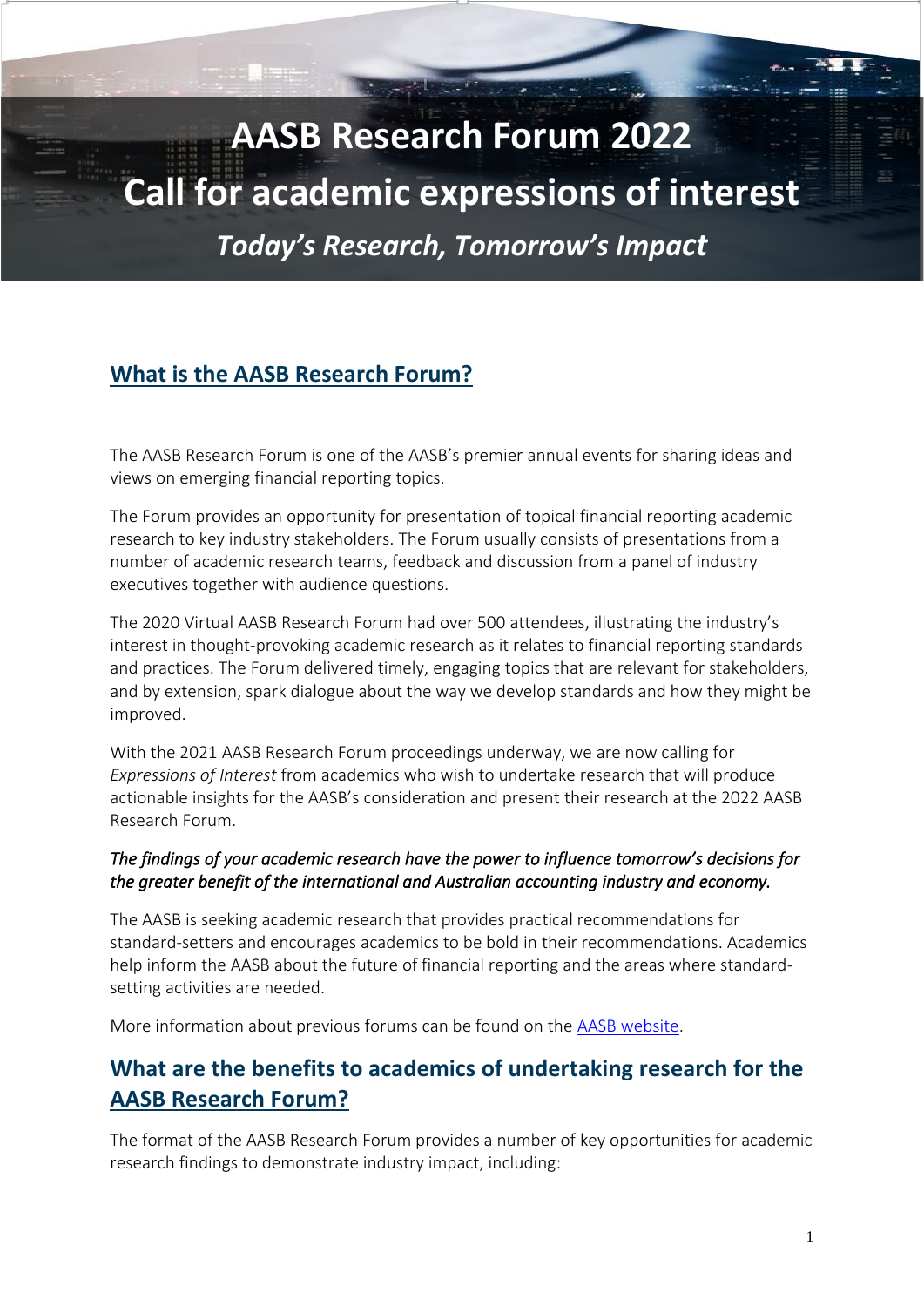- $\checkmark$  Attendance and participation by IASB and AASB Board Members. Previous AASB Research Forum presenters have been asked to present their findings at key international standard-setting meetings, such as the IASB's Accounting Standards Advisory Forum.
- $\checkmark$  The research will be exposed to a large network of key industry executives, including up to 500 participants in the live audience and thousands more through the AASB's engaged database, social network, and industry partnerships.
- $\checkmark$  The potential to impact current and future standard-setting projects. Relevant research findings will provide input into future standard-setting projects, highlighting the potential for real-world outcomes for the International and Australian accounting environment.

## **Who is the audience?**

The audience consists of a wide range of academics and executives from the for-profit and not-for-profit sectors, the majority of whom will be impacted by your research findings. These include users, preparers, auditors, and regulators of financial statements, as well as Australian and international accounting standard-setters.

## **What research areas is the AASB interested in?**

Research projects can be forward-looking and can either address topics not yet on standard setters' agendas or provide input to issues currently being discussed and reviewed. Research is required for all sectors (for-profit, not-for-profit, public and private) and all entity sizes.

The AASB is interested in  $-$  but are not limited to  $-$  the following research areas (see the Appendix for full description):

- post-implementation reviews of Standards;
- external reporting beyond financial statements;
- improvements to and new areas of financial reporting;
- behavioural aspects of decision making on financial reporting and standard-setting;
- technological advances in systems;
- the Australian Financial Reporting Framework; and
- current standard setters' topics.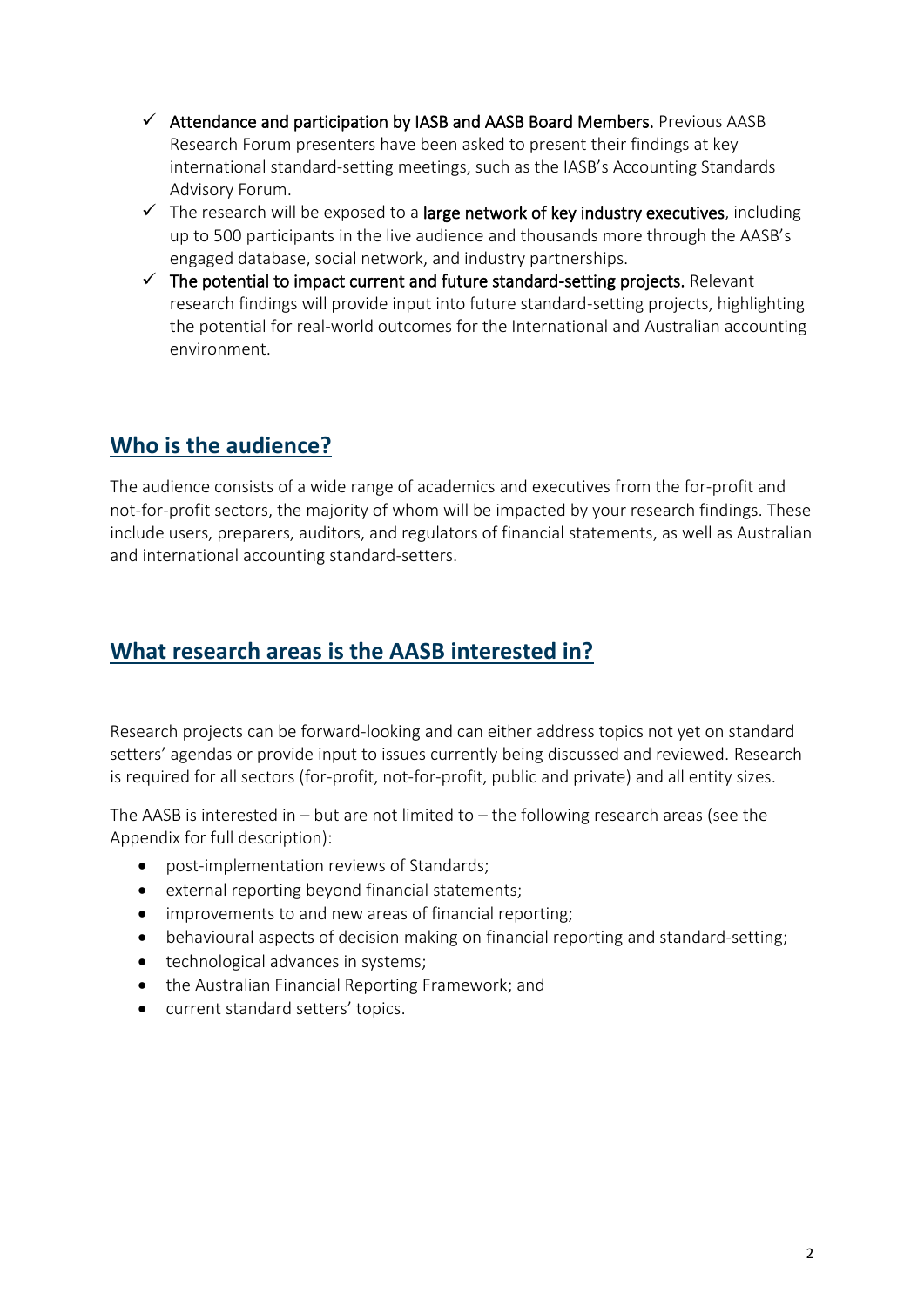## **How to submit your Expression of Interest**

*Expressions of Interest* must be relevant to stakeholders in the for-profit and not-for-profit (either public or private) sectors and adhere to the following format:

- 1. Paper title
- 2. Names of researchers, institutions they represent
- 3. Synopsis please submit a maximum of 200 words on each of the following:
	- why the research is important;
	- the research that will be undertaken, including:
		- o research aims
		- o proposed research questions
		- o methodology;
	- possible assistance from the AASB (if required); and
	- the relevance of possible conclusions from the research to inform the AASB's standard-setting activities and its strategic objectives.

Should your application be successful, further details about research paper requirements which must be addressed in order for the AASB to have actionable insights will follow. For example:

- including reviews and discussions about your topic's related literature;
- data collection;
- research findings; and
- the real-world implications for accounting practitioners and industry stakeholders.

Expressions of Interest should be submitted no later than 5.00 pm, Monday 30 August 2021, to the AASB Research Director via [research@aasb.gov.au.](mailto:research@aasb.gov.au)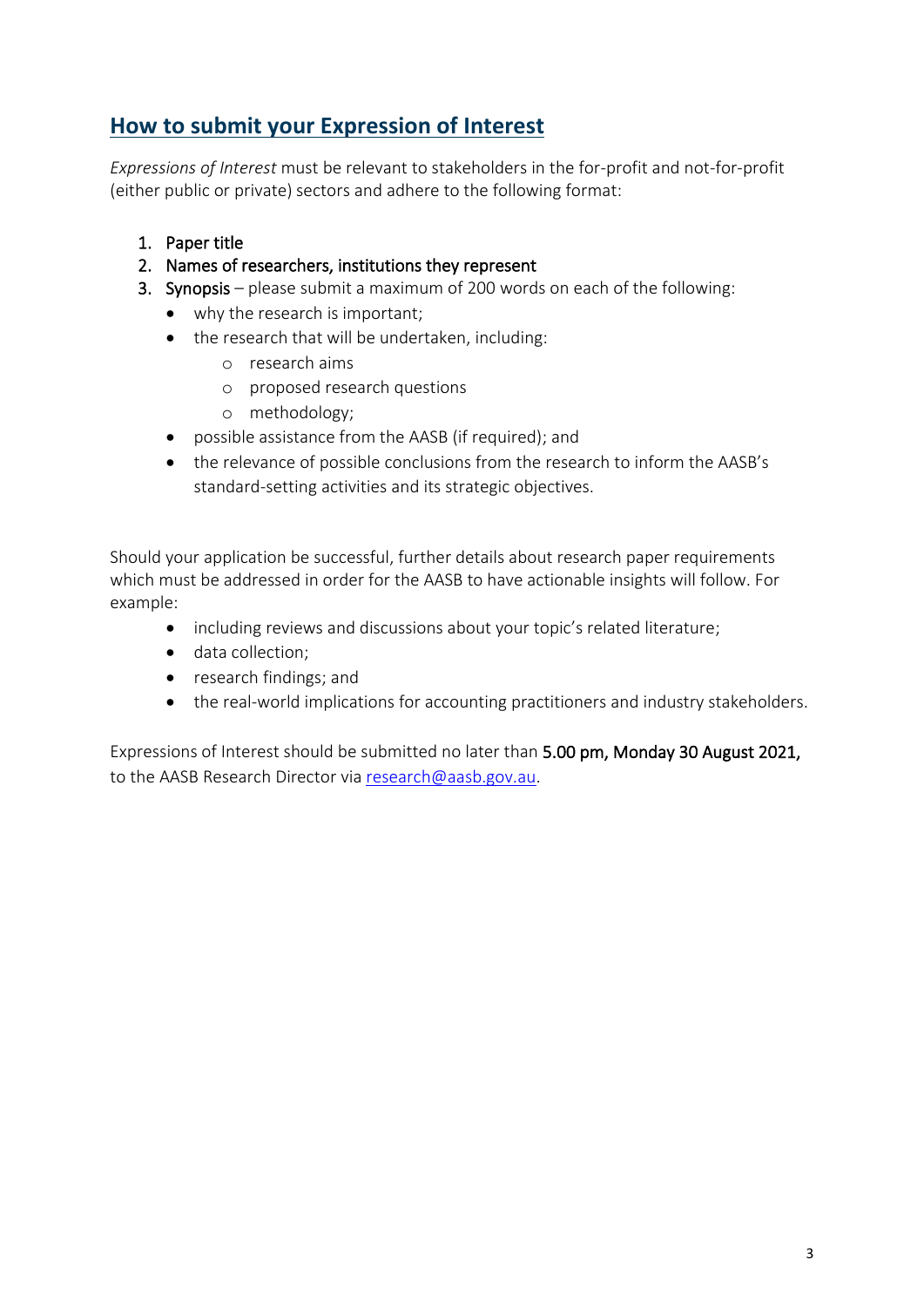### Appendix – Research areas suggested by the AASB

This Appendix outlines possible research questions and areas that the AASB considers relevant to its current and possible future standard-setting work program. Applicants are not limited to the suggestions but are encouraged to consider and build on them.

#### 1. Post-implementation reviews of Standards:

The following new IFRS Standards have been issued in Australia recently, with postimplementation reviews to be undertaken by the IASB in several years time. Input into the financial impact of adopting the new standards, how users have benefited from the new standards, and issues experienced by preparers and users would be timely.

- AASB 9 *Financial Instruments*
- AASB 17 *Insurance Contracts*

Australian-specific standards have also been issued recently, and the AASB would value the same information as above in relation to costs, benefits and challenges. Imminent domestic postimplementation reviews are:

• AASB 1056 *Superannuation Entities*

Domestic post-implementation reviews start in 2022 :

- AASB 1058 *Income of Not-for-Profit Entities* (preliminary results by June 2022)
- AASB 1059 *Service Concession Arrangements: Grantors*
- AASB 10 Appendix E *Consolidated Financial Statements Australian Implementation Guidance for Not-For-Profit Entities*
- AASB 12 Appendix E *Disclosure of Interests in Other Entities Australian Implementation Guidance for Not-For-Profit Entities*

The AASB will also conduct domestic post-implementation reviews in the future for:

- AASB 2020-2 *Removal of Special Purpose Financial Statements for Certain For-Profit Private Sector Entities* (2024-2025)
- AASB 1060 *General Purpose Financial Statements – Simplified Disclosures for For-Profit and Not-for-Profit Tier 2 Entities* (2024-2025)

#### 2. External reporting beyond financial statements:

Are there other areas that users and governments may want entities to report publicly? For example:

- Do users need non-financial information, such as information about sustainability [reporting,](https://www.ifrs.org/projects/work-plan/sustainability-reporting/) emerging risks (e.g. climate change), forward-looking information on future net cash inflows, or service performance reporting (for not-for-profit entities) to enable economic decision making?
- What are common voluntary disclosures made by entities? For example, are entities providing climate-related disclosures without being required by standards or other regulations (such as ASIC Regulatory Guides)? If so, why do entities provide voluntary disclosure? Is voluntary disclosure indicative of user needs?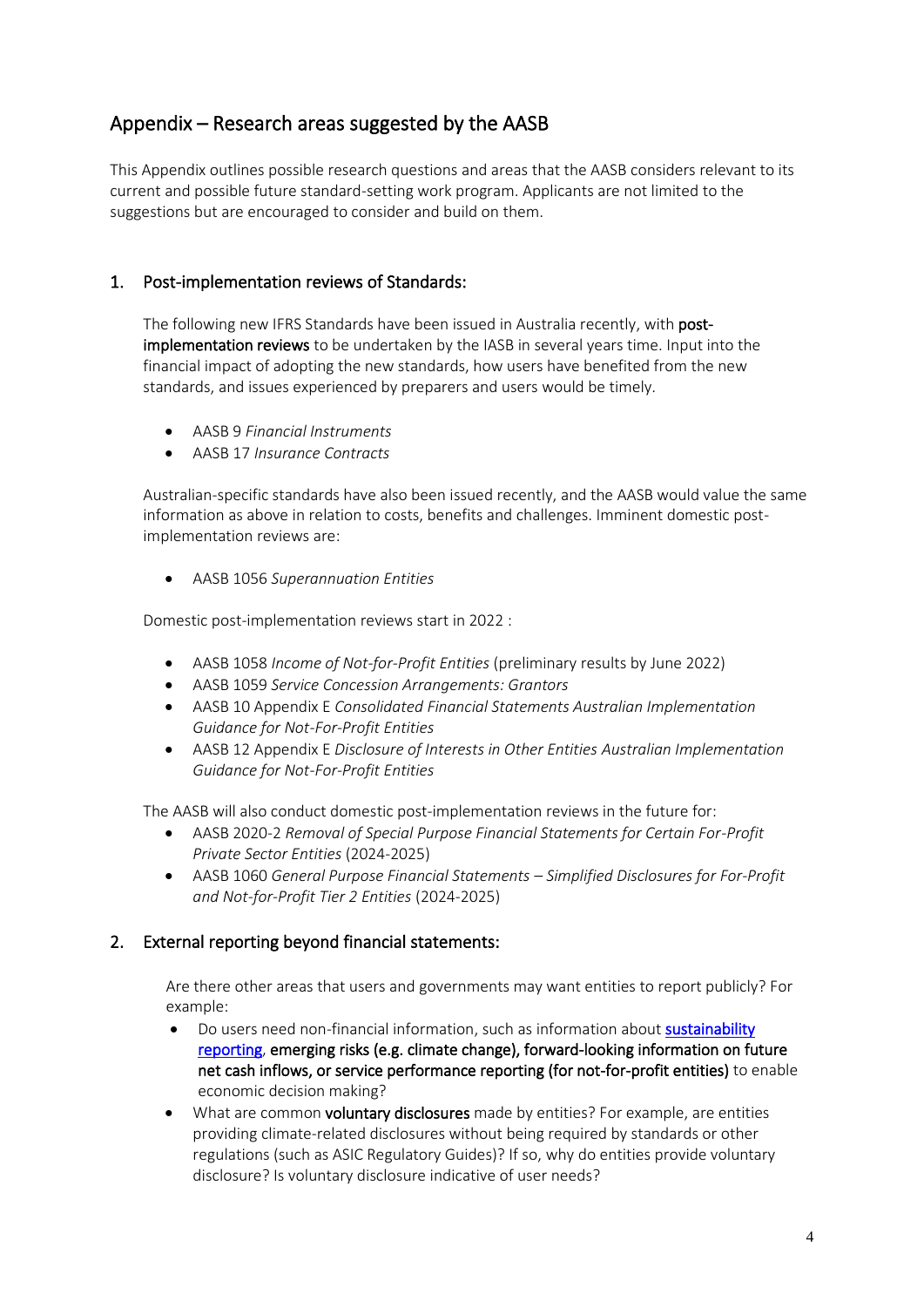• How should external reporting beyond financial reporting be mandated and enforced to be effective for users? Should there be a framework/standards? Should it be a voluntary or mandatory requirement, and if mandatory, for which types of entities? Who should regulate the information?

#### 3. Improvements to and new areas of financial reporting:

- Should there be improvements to accounting and reporting for natural resources, extractive [activities](https://www.ifrs.org/projects/work-plan/extractive-activities/) or intangibles? Are these better dealt with in financial statements or in supporting information such a[s management commentary?](https://www.ifrs.org/projects/work-plan/management-commentary/#about)
- Are entities obtaining/performing valuations on assets/liabilities that do not meet the recognition criteria in accounting standards, such as internally-generated intangible assets?
- With the increase in social enterprise, co-operative and mutual entities, how should they be treated for financial reporting purposes – are these entities for-profit or not-for-profit entities?
- Are there any challenges in applying current accounting standards to account for cryptoassets/liabilities? Is there any need for a new standard on crypto-assets/liabilities or digital assets/liabilities?
- Looking forward from a public sector perspective, how should we account for inter- and intragenerational transfers and reporting (e.g. the liability of the workers of tomorrow to pay for the upkeep of the workers of today)?

#### 4. Behavioural aspects of decision making in financial reporting and standard-setting

- The IASB recently issued its exposure draft IASB ED/2021/3 *[Disclosure Requirements in IFRS](https://www.ifrs.org/projects/work-plan/standards-level-review-of-disclosures/exposure-draft-and-comment-letters/) – [A Pilot Approach](https://www.ifrs.org/projects/work-plan/standards-level-review-of-disclosures/exposure-draft-and-comment-letters/)*, which proposes a principle-based approach for disclosure requirements for the future IFRS standards. The proposal intends to encourage the application of judgements in disclosure decisions:
	- o Would principle-based disclosure requirements provide more useful and relevant information to users? Would principle-based disclosure requirements effectively reduce boilerplate information in financial reporting? Would principle-based disclosure requirements provide a sufficient basis for auditors and regulators to determine whether an entity has applied sufficient judgement?

#### 5. Technological advances in systems

- With more and more business carried out online, new ways of doing business (e.g. blockchain and smart contracts) may have a fundamental impact on the way financial accounting and reporting are recorded and processed, together with the related assurance issues.
	- o What, if anything, would need to change in the current suite of accounting and disclosure standards to facilitate a transition to a new global business and transaction model?
- Aligned with this is the availability of software such as XBRL that tags data and is used extensively by some regulators across the globe as major users of financial information.
	- o Why are some regulators and other users, such as investors, not also requiring entities to use this technology?
	- o Is there something else that would enable users to more easily compare and analyse financial data, and what would it look like?
	- o Are current taxonomies useful, and should there be something else to replace them?